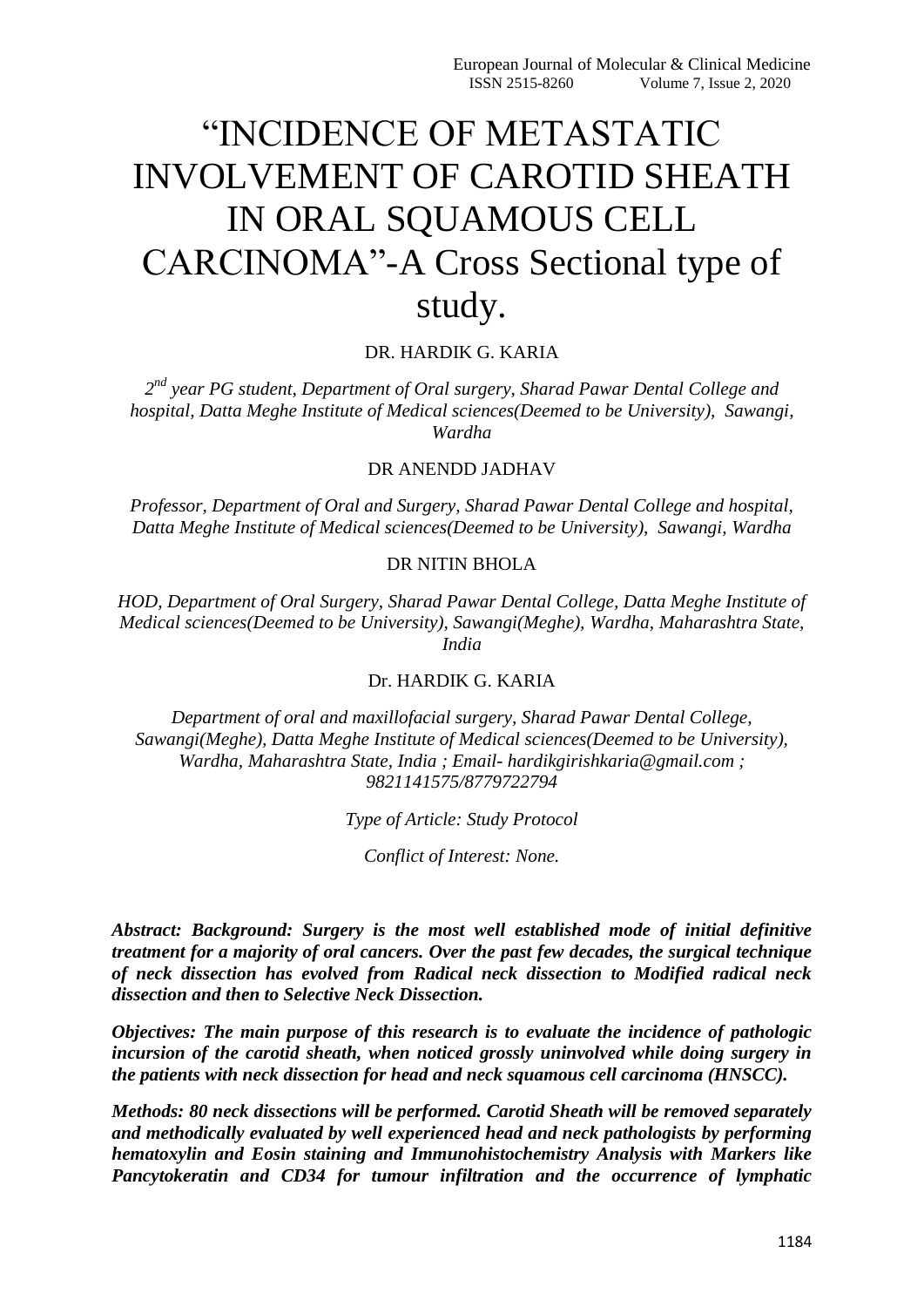*tissue. Hence, if found negative than it will strongly indicate that we can modify the neck dissections limiting upto the level of carotid sheath.*

*Results: Carotid Sheath is not grossly involved, removal of Carotid Sheath is not recommended. Histologically Carotid Sheath may harbour dilated lymphatic vessels, lymphocytes aggregates and neutrophils. Carotid Sheath, however, would not harbour any metastatic tumour emboli from primary Oral Squamous Cell Carcinoma.* 

*Conclusion: Not only for surgical safety but also for the shield it provides post operatively against adjuvant radiation therapy and any infection in neck and even trickling of saliva down the neck postoperatively by protecting vital structures it encases like Common carotid artery, Vagus Nerve and Internal jugular vein. So far there is paucity of data in presence of metastatic involvement of carotid Sheath. This study will give basis for preservation of Carotid sheath during neck dissection which will reduce postoperative morbidities in head and neck squamous cell carcinoma patients.*

*Keywords: Metastasis, Carotid Sheath, Oral Squamous Cell Carcinoma.*

#### **Introduction:**

"Oral squamous cell carcinoma (OSCC)" potentially metastasizes to loco-regional lymphatic stations and basins in an orderly and predictable pattern. The most important prognostic factor in Oral squamous cell carcinoma is Cervical lymphnode Metastasis<sup> $(I,2)$ </sup>.Comprehensive management includes removal of primary tumor suitable neck dissection followed by radiotherapy, chemotherapy, or combination therapy. Surgical management of neck corresponds to complete removal of metastatic lymphnode or part of neck where metastasis likely to appear.

In Patients with nodal neck diseases, extention of neck dissection is debatable. Traditionally, Radical neck dissection was recommended for all patients with pathologically affected lymphnodes. However, recently, selective neck dissections(level I-IV) are recommended and considered as more conservative approach  $(3,4)$ . Routinely during neck dissection, complete removal of carotid sheath is considered as it harbors loco-regional lymphatic stations and basins. IJV and CA are shielded by Carotid Sheath from various infectious agents and saliva . Carotid Sheath act as a fibroelastic tissue barrier in post operative period  $(5.6)$ . The Carotid Sheath with vital structures makes the structures prone to damage while working in that plane  $(7)$ . Pathalogical involvement of Carotid Sheath intra operatively has been reported very little . Failure to remove the diseased Lymph nodes may lead to recurrence.

Deep Cervical fascia constitutes Carotid Sheath which majorly covers the important structures of neck . It encorporates important structures like Common Carotid Artery and its branches, Internal Jugular Vein and  $X^{th}$  cranial nerve i.e Vagus. Vagus is found posteriorly inbetween the carotid artery and Internal jugular vein . Ansa cervicalis is created by the descendens cervicalis and desending hypoglossi which carries "C1"(superior root) "C2" and "C3" (inferior root) fibres and is encorporated anteriorly,and cervical sympathetic chain is encorporated directly posterior to the carotid sheath in prevertebral fascia . The carotid sheath covers IX , XI and XII nerve which has subdivisons in the upper part. Superiorly Carotid Sheath is fixed to the part of carotid canal and jugular foramen also fibrous adhesions of Internal Jugular Vein adheres to internal surface of Carotid Sheath . On Microscopic examination Carotid Sheath shows constitution of fibroelastic tissue, with varying wall thickness . In the study, Embryologically, it was seen that often there was invasion of fatty tissue and follicles of lymphoid tissue which are in close vicinity to Carotid Sheath .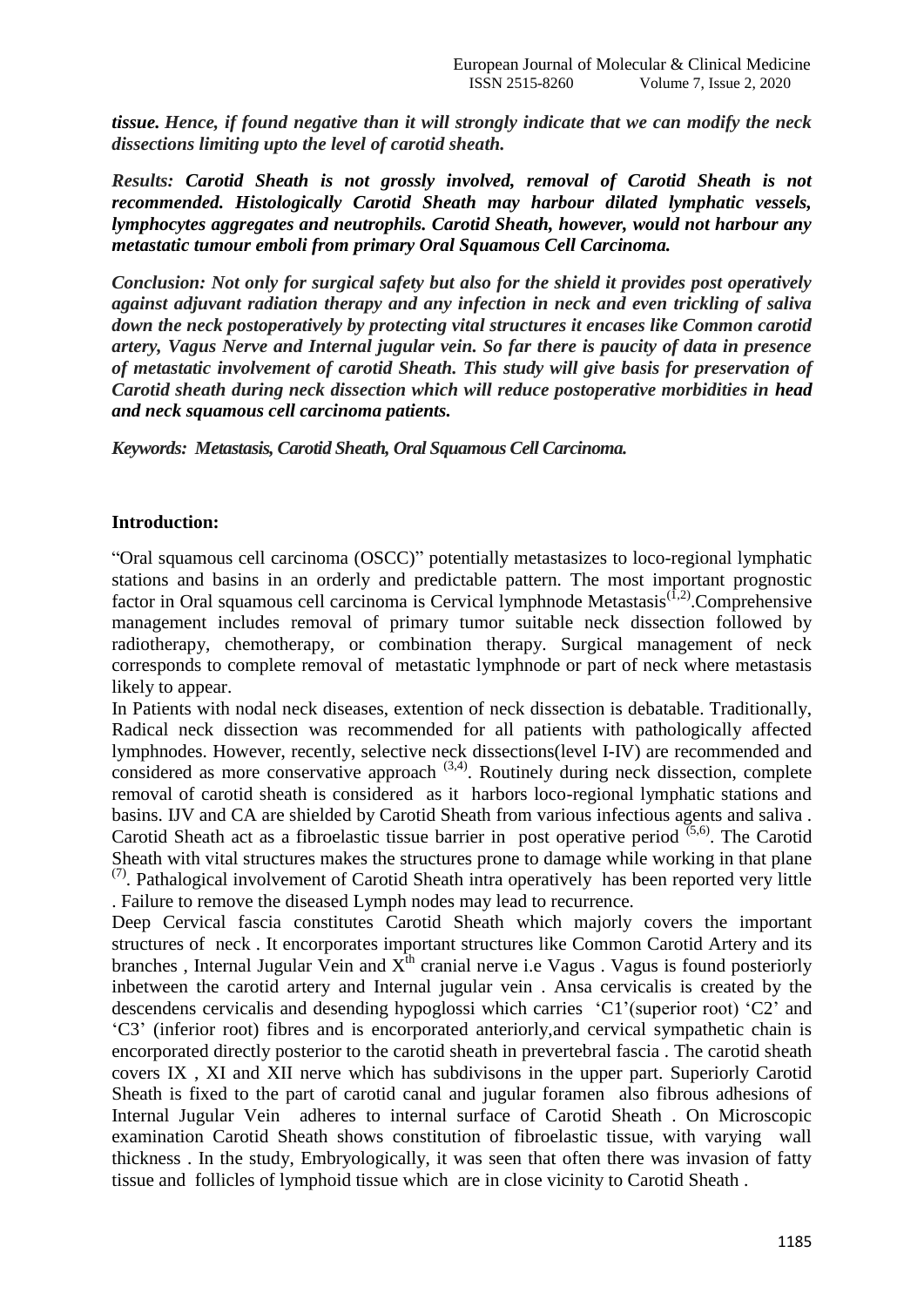Piffer et al in 1980<sup>(8)</sup> had demonstrated that the Carotid Sheath constitutes tissue of fibroelastic origin . KhafifHefetz (2004), Kolomvo"s (2010) , Chaturvedi (2012),and Palliyalil M(2017) stated that Carotid Sheath constitutes vascular tissue of fibrofatty origin. There is lack of evidences which claims its removal during dissection of neck .The current prospective studies aims at investigating relationship of tumor characteristics such as site,size,stage,grade of the tumor which can conclude on removal or preservation of Carotid Sheath .

## **Objectives:**

- To evaluate the incidence of metastatic involvement of Carotid Sheath by Oral Squamous Cell Carcinoma.
- To evaluate the possible correlation of Tumor related risk factors (Site, Size, Depth of Tumor invasion, T-Stage and Histopathological grading) with metastatic Carotid Sheath involvement
- To evaluate the possible correlation of nodal characteristics (Number of cervical nodes, extracapsular spread and perinodal extension) with metastatic Carotid Sheath involvement

## **Methodology:**

## **Trial Study Design:**

After taking approval from Institutional Ethics committee(Ref no-DMIMS(DU)/IEC/2018- 19/7502),the current study will be performed in Department of Oral surgery, SPDC and H ,Wardha.80 patients will be selected from Department of Oral surgery, SPDC, Wardha after taking informed consent .It is CROSS-SECTIONAL TYPE OF STUDY

#### **INCLUSION CRITERIA:**

All Patients with Oral Squamous Cell Carcinoma of head and neck who have undergone neck dissections in Sharad Pawar Dental College, Wardha.

- 1. Subjects with histopathologically confirmed ofOral Squamous Cell Carcinoma
- 2. Patients with resectable primary Oral Squamous Cell Carcinoma.
- 3. Patients who do not have any history of any previous treatment such as Surgery, Chemotherapy, Radiotherapy, or both.
- 4. Patients in whom primary tumor extirpation, Neck dissection is performed with a curative intent.

#### **EXCLUSION CRITERIA:**

1. Patients who are not fit for undergoing treatment under General Anesthesia.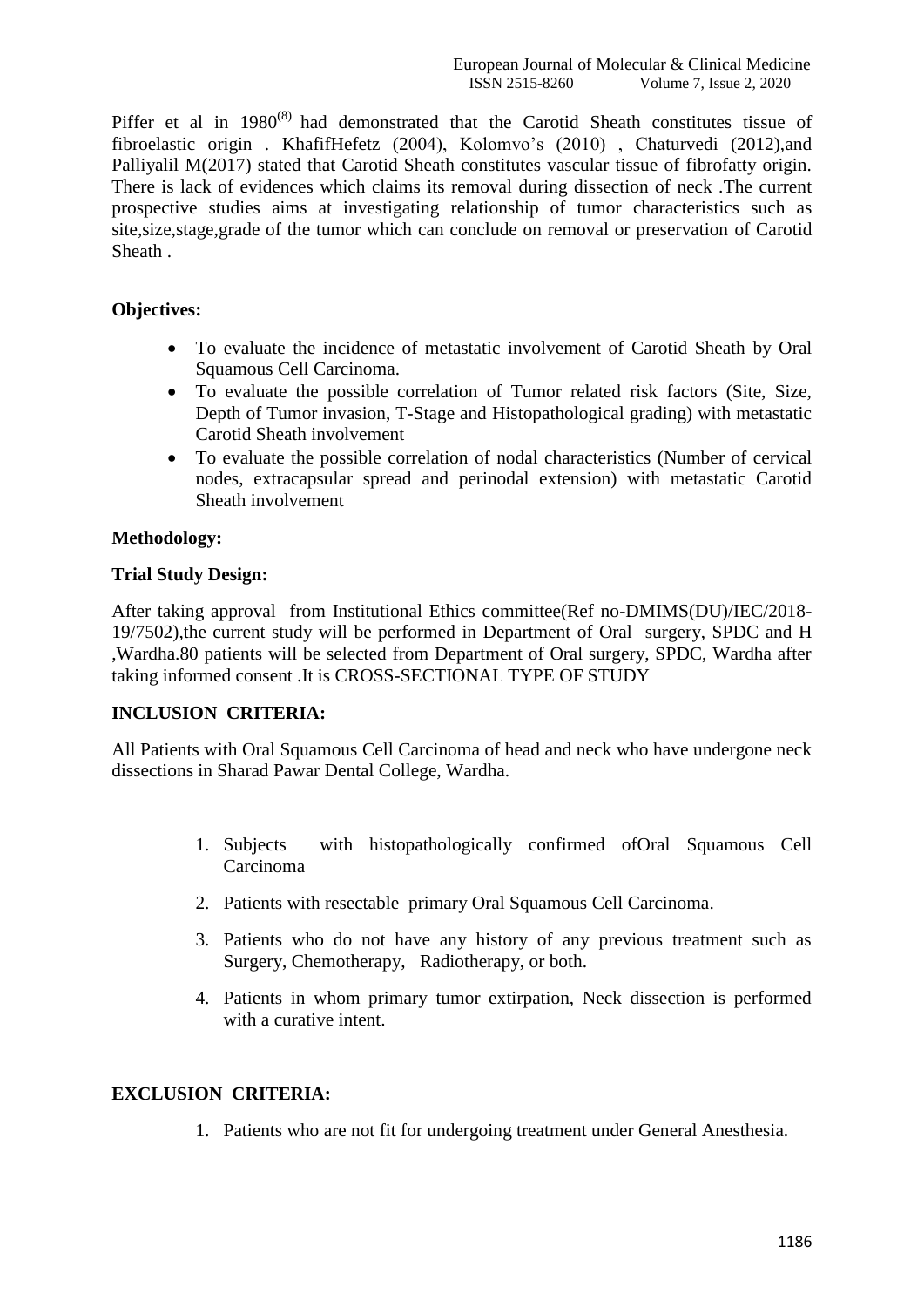- 2. Patients in whom primary tumour excision was performed without neck dissection.
- 3. Patients with Multiple Primary Tumors.
- 4. T4b tumours extending to the infra temporal fossa, maxillary sinus, orbit and base of tongue.
- 5. Subjects having carotid bruit or with masses in neck which are in close vicinity to carotid sheath
- 6. Subjects having any mass in neck region which is encircling >270° carotid artery.

The data will be collected from Sharad Pawar Dental College and Hospital. In this Crosssectional study, histopathologically confirmed cases of Squamous cell carcinoma will undergo neck dissection. 80 patients from the Out Patient Department (OPD) of the Department of Oral and Maxillofacial Surgery, Sharad Pawar Dental College and Hospital , Sawangi(M), Wardha will be included. The data collection will be done from October 2018 to May 2020 .

Informed consent will be filled from all the patients who will be involved in this study, who will undergo neck dissections. Histologically proven OSCC cases will be considered and the extent of the disease will be staged by TNM staging (clinically, Acc to AJCC  $7<sup>th</sup>$  $EDITION<sup>(9)</sup>$ . The Carotid sheath harvesting will be performed according to established surgical oncologic principles, in this procedure, Extension will be done for removal of Carotid sheath superiorly and inferiorly extending from posterior belly of Digastric and upto level of superior belly of Omohyoid muscle (mid-jugular Lymphnode) respectively. Fixation of resected specimen will be done by using 10% formalin and will be sent to Oral Pathology and Microbiology Department, Sharad Pawar Dental College and Hospital. . The probability for cancer cells, present within the lymphatic vessels on the resected specimen of carotid sheath will be analysed by monoclonal Ab pan-cytokeratin which will show microscopic changes for metastasis. Microsections (5µ serial section) staining by Haematoxylin & Eosin will be analysed by pathologist under light microscope. The positive specimens will be analysed by Immunohistochemistry Staining to rule out presence of occult metastasis which invades carotid sheath and harbours intra-luminal emboli of metastasis in lymphatic vessels. 4µ thick sections will be taken on silane coated slides and analysed using IHC markers by CD34 and pancytokeratin Lymphatic vessels and blood vessels can be differentiated by some characteristic features which includes- 1) Irregular thin borders 2) Absence of tunica media 3) Lack of RBC's in the lumen. Possibility of cancer cells present in lymphatics, analysed by monoclonal Ab pan-cytokeratin which will show microscopic changes for metastasis along with Immunohistochemistry marker CD34.

Outcome: To avoid removal of Carotid Sheath in cases where nodal invasion is absent . Conservation of Carotid Sheath will protect the important structures in neck region and minimize the post- surgical sequelae .

Sample size: 80 Patients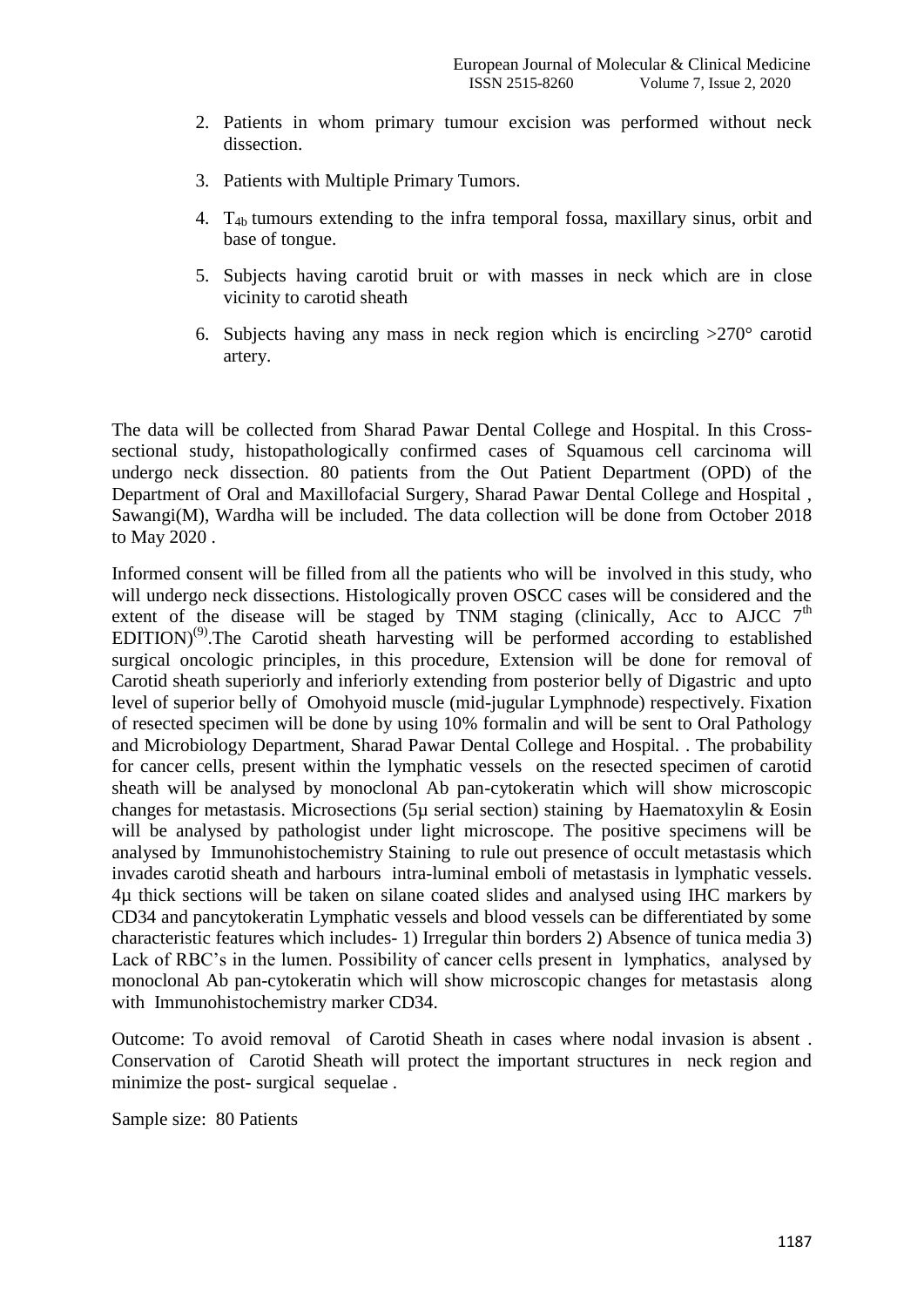# **Expected Results:**

In cases where Carotid Sheath is not grossly involved, removal of Carotid Sheath is not recommended. Histologically Carotid Sheath may harbour dilated lymphatic vessels, lymphocytes aggregates and neutrophils. Carotid Sheath, however, would not harbour any metastatic tumour emboli from primary Oral Squamous Cell Carcinoma.

## **Discussion:**

Oral Squamous Cell Carcinoma is the most frequent of head and neck malignancies in which Surgically performing neck dissection remains a standardized treatment, which is associated with certain morbidity and mortality. Many studies on oral squamous cell carcinoma have been reported from this region<sup>10,11,12</sup>. Lohe et al reported on evaluation of correlation of serum lipid profile in patients with oral cancer and precancer<sup>13</sup>. Studies on different biochemical factors associated with oral cancer were reported by Mallick et al  $^{14}$ . Chole et  $al<sup>15</sup>$  and Korde et al<sup>16</sup>. Agrawal et al reported about Touch Imprint Cytology as an alternative to frozen section in intraoperative assessment of cervical metastasis in oral squamous cell carcinoma<sup>17</sup>. Various procedure are planned to remove the lymph nodes of the neck thereby sacrificing anatomical structures of the neck which are associated with functional and aesthetical losses. Carotid sheath has been assessed for being a potential area of metastasis. However literature shows nearly no evidence of this trait. It is important to know the correlation of carotid sheath and the lymphoid aggregates which was mentioned in the review of literature.Piffer et al in 1980<sup>(8)</sup> had demonstrated that the Carotid Sheath constitutes tissue of fibroelastic origin . Khafif Hefetz (2004), Kolomvo"s (2010) and Chaturvedi (2012),Palliyalil M(2017) stated that Carotid Sheath constitutes vascular tissue of fibrofatty origin. There is lack of evidences which claims its removal during dissection of neck. Preserving the sheath helps in decreasing the operative time and stress as well as escaping of direct action on the carotid artery and vital structures encased by the carotid sheath. The present prospective study will help us to evaluate the incidence of metastatic involvement of Carotid Sheath ,in Oral Squamous Cell Carcinoma patients and if no such involvement seen than preservation of Carotid Sheath will help by avoiding damage to vital structures during neck dissections, Reduce operating time and also act as postoperative barrier against postoperative radiations and infections to vital structures.

# **Conclusion:**

Therefore this study which will be conducted on Oral Squamous Cell Carcinoma patients who will undergo neck dissection and if they have no invasion of the tumor into the carotid sheath, so it will strongly indicate that we can modify the neck dissections limiting upto the level of carotid sheath and sparing it intact for major advantages it offers . Not only for surgical safety but also for the shield it provides post operatively for further adjuvant radiation therapy

# **References:**

- [1] Sagowski C, Kehrl W, Metternich FU, Wenzel S. The prognostic impact of metastatic pattern of lymph nodes in patients with oral and oropharyngeal squamous cell carcinomas. European Archives of Oto-Rhino-Laryngology. 2004 May 1;261(5):270–5.
- [2] Johnson JT, Myers EN. Extracapsular spread of squamous carcinoma in cervical metastasis. In: Jacobs C, editor. Cancers of the Head and Neck [Internet]. Boston,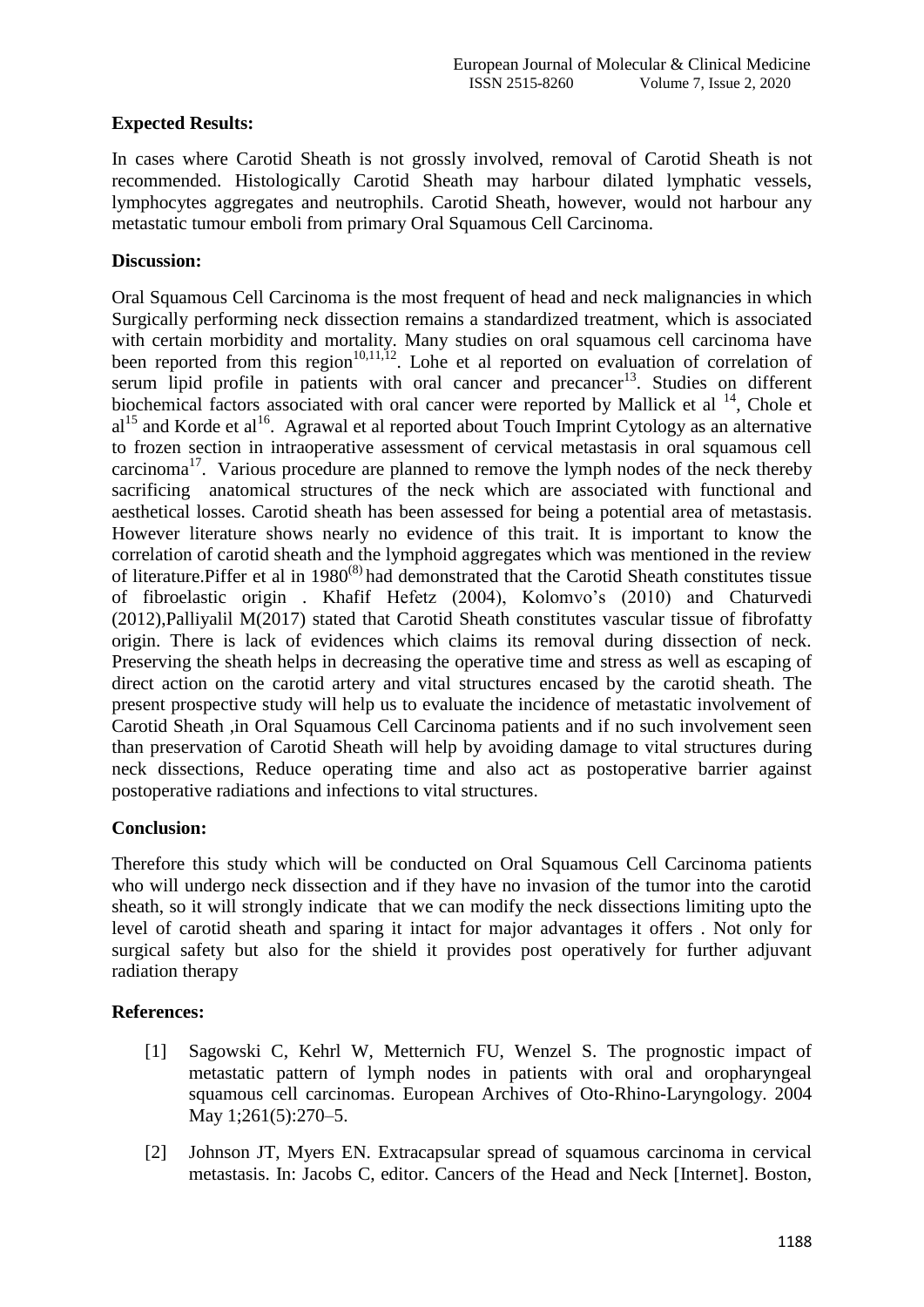MA: Springer US; 1987 [cited 2019 Dec 11]. p. 11–20. Available from: http://link.springer.com/10.1007/978-1-4613-2029-6\_2

- [3] Khafif-Hefetz A, Leider-Trejo L, Medina JE, Gil Z, Fliss DM. The carotid sheath: An anatomicophathologic study. Head Neck. 2004 Jul;26(7):594–7.
- [4] Byers RM, Clayman GL, McGill D, Andrews T, Kare RP, Roberts DB, et al. Selective neck dissections for squamous carcinoma of the upper aerodigestive tract: patterns of regional failure. Head Neck. 1999 Sep;21(6):499–505.
- [5] Cleland-Zamudio SS, Wax MK, Smith JD, Cohen JI. Ruptured internal jugular vein: A postoperative complication of modified/selected neck dissection. Head Neck. 2003 May;25(5):357–60.
- [6] Timon CVI, Brown D, Gullane P. Internal jugular vein blowout complicating head and neck surgery. J Laryngol Otol. 1994 May;108(5):423–5.
- [7] Chaturvedi P, Vaishampayan SS, Nair S, Nair D, Pawar P, Kane S. Routine removal of the carotid sheath as part of neck dissection is unnecessary if grossly uninvolved as seen intra-operatively. International Journal of Oral and Maxillofacial Surgery. 2012 May;41(5):576–80.
- [8] Piffer CR. Mesoscopic and microscopic study of the carotid sheath. Acta Anatomica. 1980;106(4):393–9.
- [9] Edge SB, Compton CC. The American Joint Committee on Cancer: the 7th Edition of the AJCC Cancer Staging Manual and the Future of TNM. Ann Surg Oncol. 2010 Jun;17(6):1471–4.
- [10] Chaudhary, Minal, Amol Ramchandra Gadbail, Gaurav Vidhale, Mugdha P. Mankar (Gadbail), Shailesh M. Gondivkar, Madhuri Gawande, and Swati Patil. "Comparison of Myofibroblasts Expression in Oral Squamous Cell Carcinoma, Verrucous Carcinoma, High Risk Epithelial Dysplasia, Low Risk Epithelial Dysplasia and Normal Oral Mucosa." *HEAD & NECK PATHOLOGY* 6, no. 3 (September 2012): 305–13. https://doi.org/10.1007/s12105-012-0335-x.
- [11] Gadbail, Amol Ramchandra, Minal Chaudhary, Madhuri Gawande, Alka Hande, Sachin Sarode, Satyajit Ashok Tekade, Sheetal Korde, et al. "Oral Squamous Cell Carcinoma in the Background of Oral Submucous Fibrosis Is a Distinct Clinicopathological Entity with Better Prognosis." *JOURNAL OF ORAL PATHOLOGY & MEDICINE* 46, no. 6 (July 2017): 448–53. https://doi.org/10.1111/jop.12553.
- [12] Korde, Sheetal D., Anjan Basak, Minal Chaudhary, Madhur Goyal, and Anjali Vagga. "Enhanced Nitrosative and Oxidative Stress with Decreased Total Antioxidant Capacity in Patients with Oral Precancer and Oral Squamous Cell Carcinoma." *ONCOLOGY* 80, no. 5–6 (2011): 382–89. https://doi.org/10.1159/000329811.
- [13] Lohe, Vidya K., Shirish S. Degwekar, Rahul R. Bhowate, Ravindra P. Kadu, and Suwarna B. Dangore. "Evaluation of Correlation of Serum Lipid Profile in Patients with Oral Cancer and Precancer and Its Association with Tobacco Abuse." *JOURNAL OF ORAL PATHOLOGY & MEDICINE* 39, no. 2 (February 2010): 141–48. https://doi.org/10.1111/j.1600-0714.2009.00828.x.